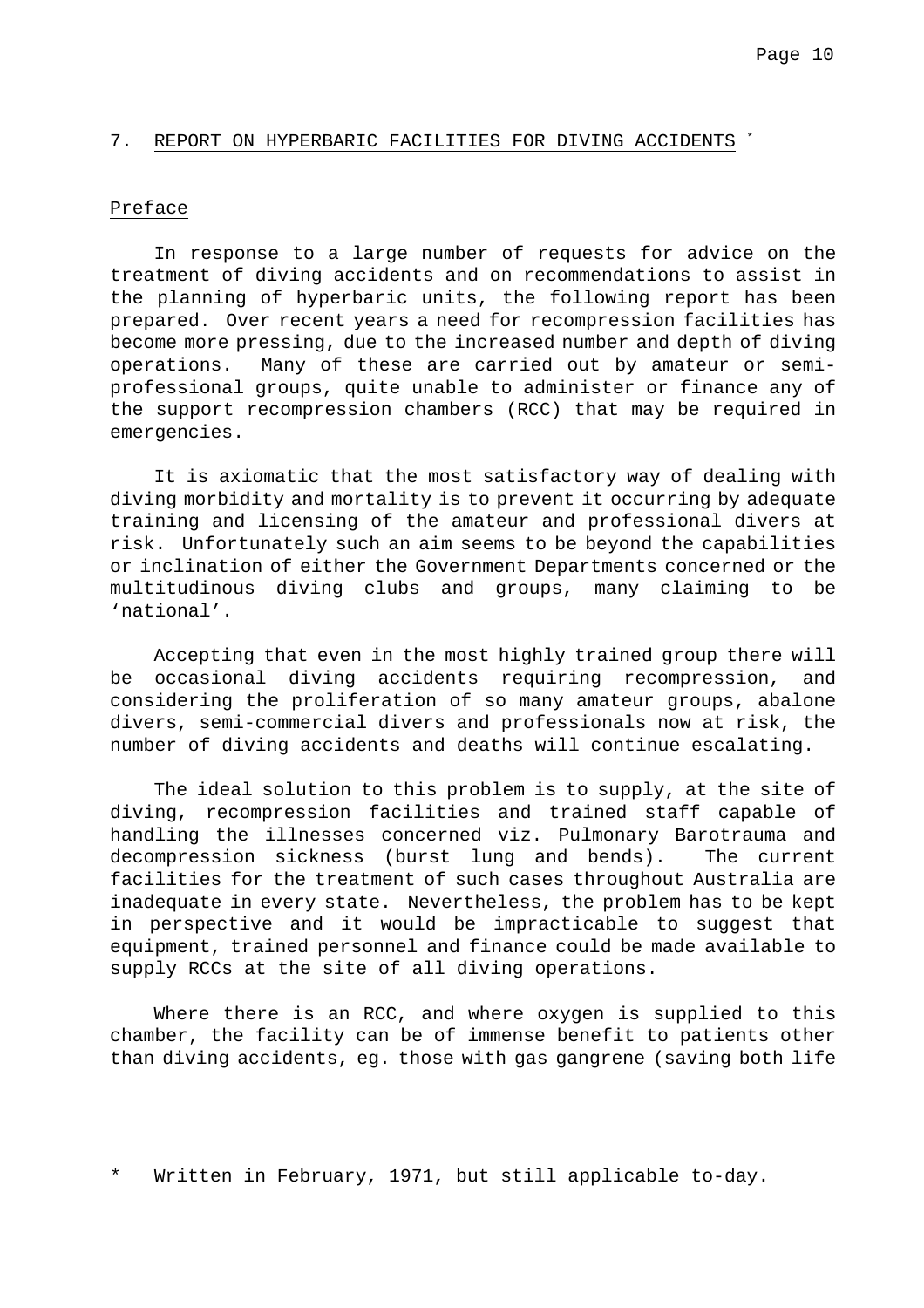and limb), carbon monoxide poisoning and other medical disorders.

## Problems

Having reiterated the obvious requirement for recompression facilities throughout Australia, it is prudent to highlight some of the deficiencies which become evident when recompression treatment is considered.

- a. Medical staff specialised in this field are needed to decide upon the advisability of recompression, to select the most suitable recompression regime and to take the clinical responsibility of subsequent management. Not only is specialised training required in this field, so is experience and constant practice. It is difficult for lay administrators to realise two related facts, viz. doctors are not interchangeable with each other, and recompression injudiciously performed can be as dangerous as it is beneficial. Unlike most forms of medical treatment, recompression exposes both the patient and therapist to certain dangers, aggravated considerably by the current use of oxygen at high pressure. It is of note that the recompression treatments available in Australia at this time suffer more from inadequate specialised medical advice than any other single factor. Fortunately this is capable of being rectified.
- b. The absence of recompression equipment. There appears to be kudos in the acquisition of a RCC, and many small groups acquire or build these chambers, only to subsequently let them deteriorate, because of the absence of adequate use and maintenance. Some states simply do not have any recompression chambers available. Often they are not aware of this, having confused a RCC with the aviator's decompression chamber, or believe they have a commercial chamber available, which when inspected by even the most optimistic diver is clearly unable to be used in any successful therapeutic regime. Other states have home made chambers available, and although these may be of value in the initial stages of therapy their use will often greatly complicate subsequent and more satisfactory treatment. Certain hospitals with small chambers used for radiotherapy have often the mistaken belief that these chambers are adequate for the treatment of diving accidents. In fact they may be of value in treating minor cases of bends, but they are also likely to aggravate other cases with the inadequate therapeutic regimes available to them. It is also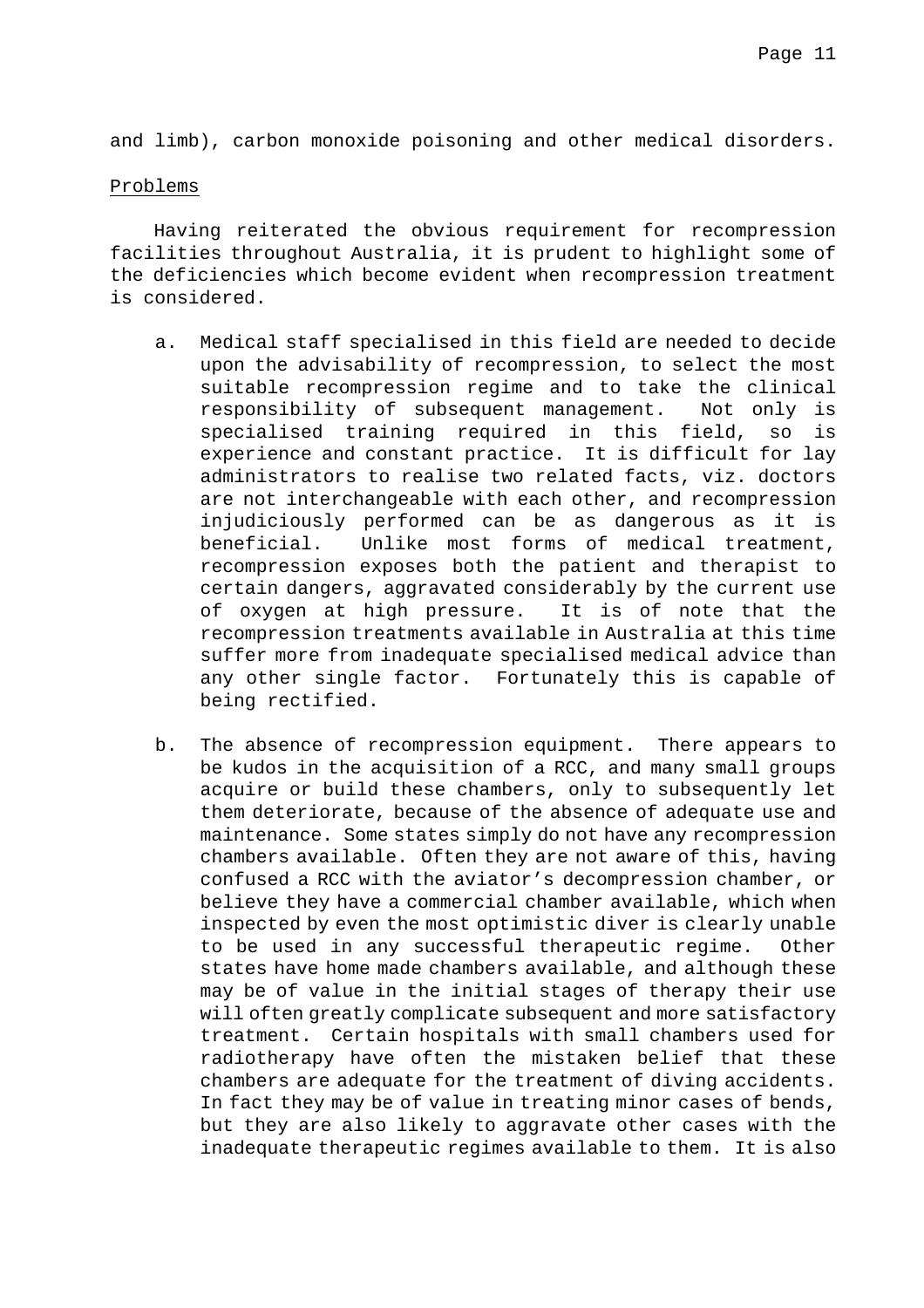necessary to have adequate compressor facilities, gas mixtures, etc.

Once adequate equipment has been obtained, it requires regular and vigilant maintenance. Without this, the facilities become unsafe in practice, as well as imparting quite an unjustified confidence in the local diving and medical population. Of the four recompression chambers I have examined outside New South Wales during 1969-70, one was literally overgrown with weeds; one had no pressure gauge adequate below 30 psi; one was rusted beyond repair; and another had no portholes and no lighting system. A proposal was made for the latter to be remedied by the insertion of a lighting arrangement which could only be described as explosive.

- c. Specialised staff capable of running and maintaining the chamber as described above, are required. These include engineering type personnel, as well as a supervisor able to ensure correct procedure and techniques during the recompression therapy (usually referred to as the Diving Officer).
- d. An administrative authority. It is necessary that one authority takes over the administrative aspects of recompression treatment. This administrative authority must be responsible for the ensuring of adequate training of personnel, maintenance of chamber facilities and rostering of staff so that the recompression facilities are able to be used. It need not also be the financing authority.
- e. Communication and emergency alarm systems. It is a necessary part of the administration authority's responsibility to ensure that all involved groups are aware that the facilities do exist, and of the method of initiating this system without undue delay. Most of the recent diving accidents have been greatly complicated by the initial reluctance to obtain adequate assistance at the earliest opportunity.
- f. Finance. This problem is the one that most people seem to tackle first, and although extremely important it is perhaps the least restrictive. Recompression facilities available in Australia vary from between \$4,000 and \$100,000 at different establishments. Most are concerned only with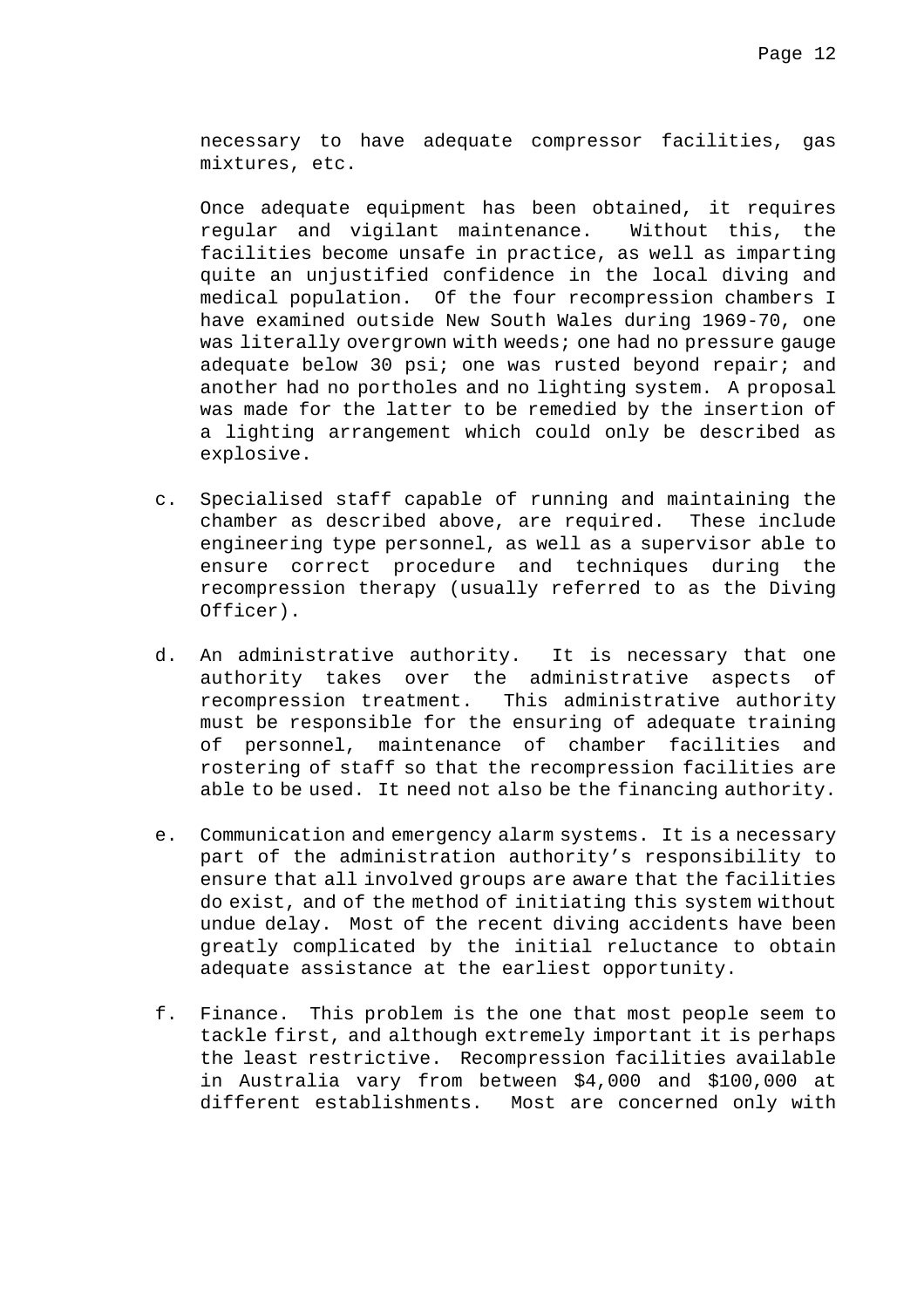obtaining the minimal satisfactory conditions, and these can be obtained for approximately \$5,000. Finance for the current chambers has been obtained by the commercial diving companies, the Royal Australian Navy, donations direct to hospitals from various charities, State Departments of Health, etc.

g. Transport of the patient to the recompression facilities. It is characteristic of the geographic features of Australia that most of the coastline is not within easy reach of the capital cities. Much of the diving is performed at locations which are remote or accessible over difficult terrain. Such is especially the case with Western Australia, Queensland and Tasmania. Transport of diving casualties in aircraft not pressurised to group level (and this includes most commercial aircraft) is contraindicated, unless the aircraft is prepared to fly at extremely low altitudes. This is often impossible, and therefore in many cases it may be necessary to take a portable recompression chamber to the patient, and not vice versa. When only a few hundred miles are involved, the use of helicopter transport, either from commercial or armed services, is the most acceptable and rapid method.

A difficulty in providing fixed recompression facilities at areas in which diving is occurring is the migratory tendency associated with divers. A commercial abalone site at one time may become fished out, with the divers moving on to more productive fields. Similar variations occur in the popular sites for amateur divers, and these are often limited by the availability of compressors, social conveniences, etc.

# Therapy for Diving Accidents

- a. First Aid. This is almost invariably performed by fellow divers. The quality is reliant upon the degree of training obtained from the diver's club. There is usually unnecessary and avoidable delay at this stage, and with the patient receiving such homespun remedies as a hot bath, a few beers, etc.
- b. Local Medical Treatment. This may be obtained from either medical practitioners or district hospitals. The quality of the treatment is very variable and certain hospitals in popular diving resorts obtain advice and assistance rapidly once a diving casualty is admitted. Unfortunately this is not widespread, and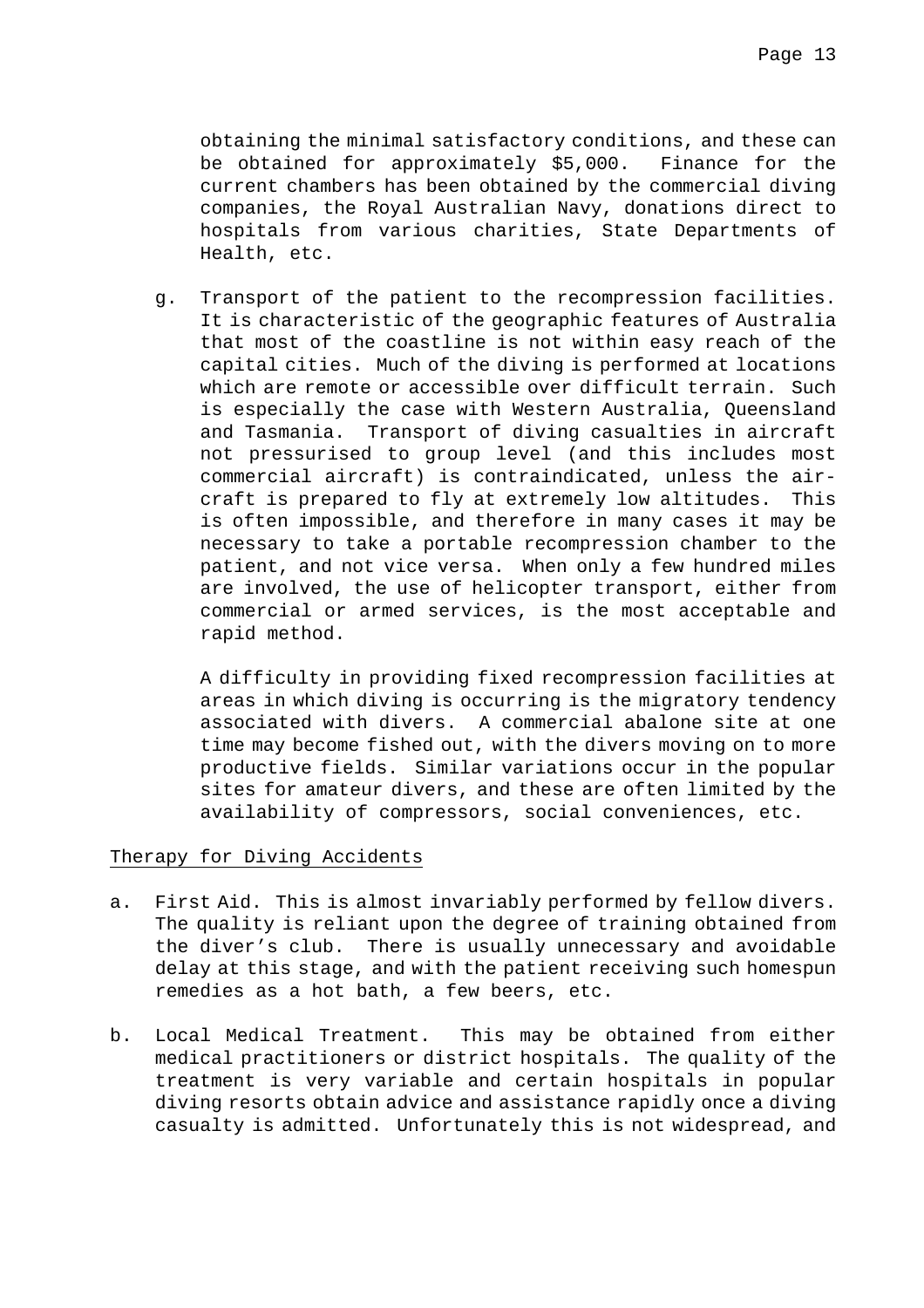there is a reprehensible tendency to 'observe' the patient for many hours prior to taking any other action.

c. Specialised Medical Advice and Treatment. Usually by this stage the patient has been subjected to either fruitless or harmful short recompression attempts, or has languished in a hospital bed, with or without symptomatic therapy.

Although it is unlikely that the sequence of events from first aid to specialised medical attention be altered appreciably, the quality of management of the patient could be markedly improved and the speed with which he moves through this sequence could be appreciably lessened. If this were so, then subsequent morbidity could be greatly reduced.

# Different Systems of Recompression Facilities

- a. Specialised hyperbaric facilities and personnel available at peripheral centres ie. adjacent to diving areas. This is of course ideal, but is usually impracticable because of the problems previously referred to. It is also doubtful whether the number of diving accidents warrants multitudinous small centres throughout Australia, held at readiness, and costly in both time and effort.
- b. Specialised hyperbaric facilities and personnel at major centres throughout each state. One could envisage a system whereby centres were staffed every few hundred miles throughout diving areas. This would ensure that diving accidents were within a three hour by road radius of a diving accident centre. This would also mean that states such as Queensland would require many of these, whereas South Australia and Tasmania could get by with three each. Whether the number and degree of diving accidents warrants the outlay needed for this system, would have to be decided by each state. The use of such a system does not obviate the need to use an air ambulance type service, as many diving accidents will occur in areas remote from those mentioned, or in areas cut off from major highways by mountains.
- c. Specialised hyperbaric facilities and personnel available at capital cities. This is the most economical system, with each chamber being ensured of many uses, and with minimal requirements for trained personnel. It does however, impose a heavier burden on the requirement for an efficient transport system from the site of the accident to the capital city. This is discussed later under aeromedical evacuations. Fortunately many diving groups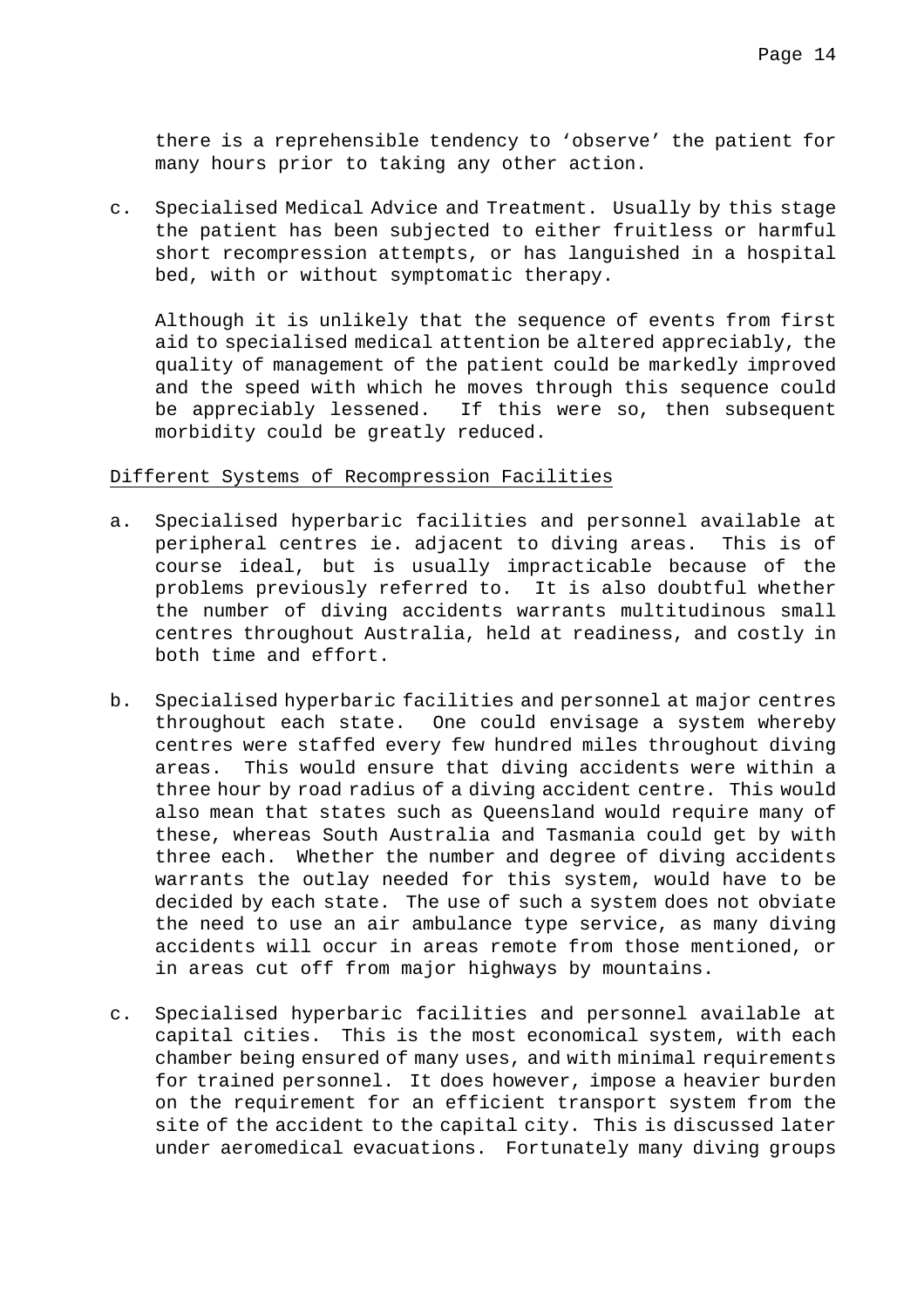are centred in or near the capital cities, and thus these cities would require recompression facilities in any case; there is also the proximity to major hospitals, so that hyperbaric oxygenation may be given to the greatest number of medical patients requiring it.

Irrespective of which of the above systems is used, there are two factors which need to be considered:

- a. Aeromedical evacuation of casualties from diving areas, or transport of portable chambers to the diving area. The less the number of centres equipped with hyperbaric facilities, the more efficient the air evacuation needs to be. The only way of avoiding the necessity for this is to have recompression chambers and experienced personnel wherever diving is carried out, and this is a practical impossibility. The ability to transport patients, recompression chambers, or patients in recompression chambers, to areas with more adequate facilities and more specialised personnel will be needed.
- b. Standardisation of equipment and training is essential if there is going to be any rational integrated system of treatment of diving accidents. Unless this does occur, there will be complete confusion in the first aid management, indications for treatment, recompression regimes utilised, and the transport of patients to major recompression facilities. Standardisation is most important when it comes to the ability to transport a patient from one chamber into another while still under pressure. As the Royal Australian Navy is the possessor of the largest number of recompression chambers, and as it has ordered for construction during 1971 a series of large chambers and portable chambers, all with the same interlocking system, it is strongly recommended that all other groups utilise the same interlocking facility. If one diving group decides to have its own special chamber, not able to be mated with the others around Australia, then any patient placed in that chamber will not be able to receive the advantages of the more sophisticated chambers at the larger centres.

# Therapeutic Recompression Chambers

The adequacy of hyperbaric therapy is to a considerable degree limited by the forethought given to the recompression chamber design. There are many chambers available, and many firms prepared to supply recompression chambers which are less than adequate for therapeutic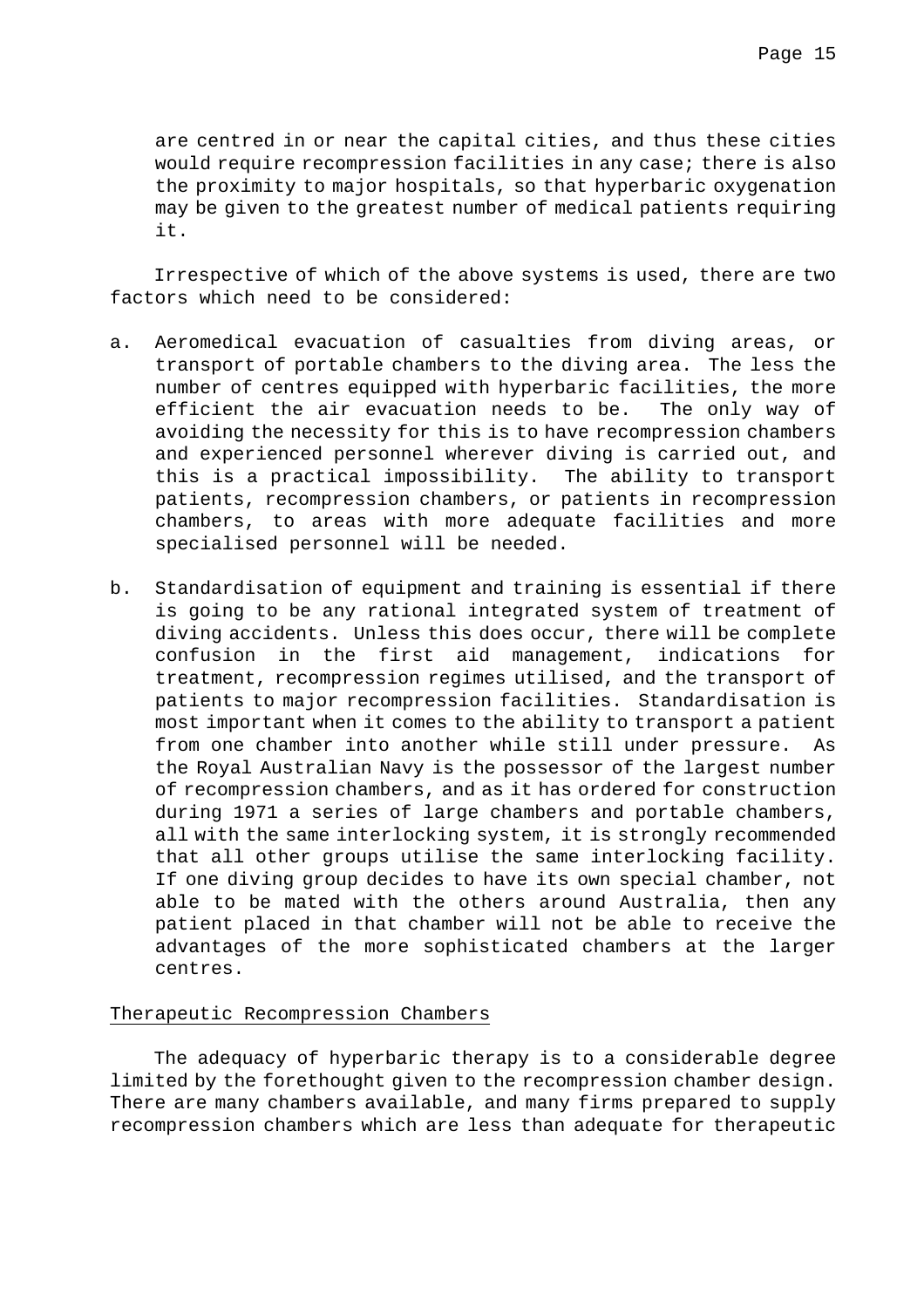purposes. Most of the chambers have been designed for surface decompression viz. the decompression of healthy young men, not suffering from pulmonary barotrauma or decompression sickness, not requiring resuscitation and not requiring physiological monitoring. Requirements for therapeutic recompression chambers are quite different, as one is often dealing with a seriously ill patient unable to be left unattended and often requiring minor surgical procedures during decompression. The different types of chambers available for therapeutic recompression are as follows:

- a. Large Chambers. These are fixtures, able to take one or more patients as well as medical staff, and having two locks - one to transfer medical equipment and food in to the occupants, and the other to allow medical personnel to enter and leave the chamber during treatment. These chambers are of great value for both diving accidents and hyperbaric oxygenation in medical conditions. They are usually placed in or alongside major hospitals. All the large chambers designed in recent years have a TUP (transfer under pressure) facility, so that suitable portable chambers may be mated to them, and patients transferred from the smaller to the larger chamber, while still under pressure. All these chambers have capabilities for breathing oxygen or nitrogen/oxygen mixtures independently from the chamber environment. The cost is usually in excess of \$10,000, ready to run.
- b. Portable recompression chambers. This type of chamber allows extreme flexibility in both the transport and and the treatment of diving accidents. The modern portable chambers have sufficient room to take two men, one patient and one attendant. This is required because of the obvious first aid and resuscitation needs of a seriously ill patient. It is also needed whenever one administers oxygen to a patient with decompression sickness or pulmonary barotrauma, under pressure. They are also cheaper than the large chambers, and serve as an ideal chamber for the initial treatment. Indeed, the full treatment may be carried out in many cases, in one portable two man chamber. When this chamber is moved to a site where it is able to mate with either a large chamber or another two man chamber, there is no limitation to the adequacy or flexibility of treatment which can be given. The chambers are manufactured for approximately \$5,000 in Australia.

It is extremely important to realise that the portable one man chambers which are on sale from most diving equipment manufacturers are designed initially for surface decompression,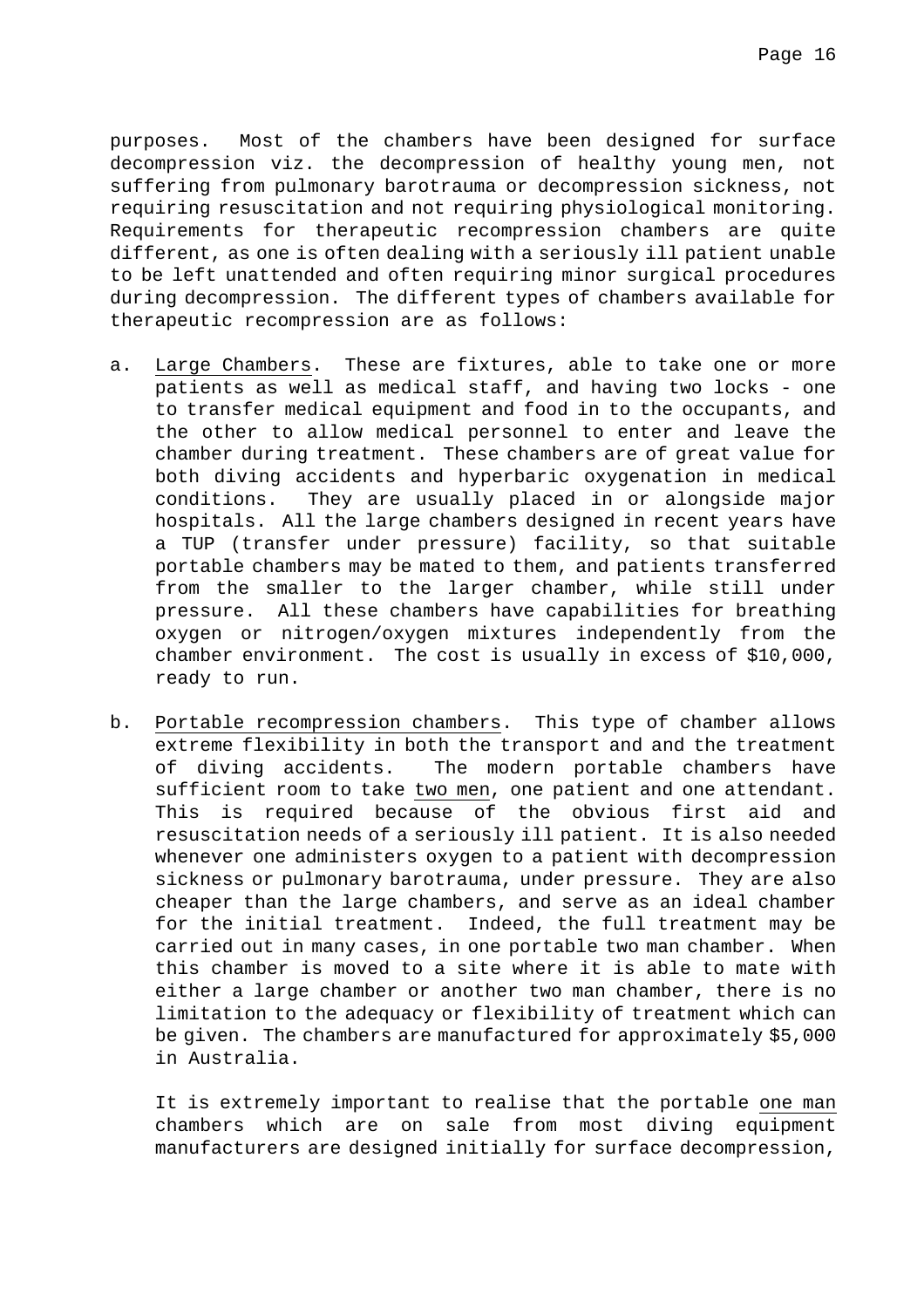not therapeutic recompression. The purchase of a one man recompression chamber for treatment of diving accidents is completely irrational if one attempts to cope with anything other than the most minor case of decompression sickness. The use of this type of chamber is now obsolete in therapy. When attempting to treat pulmonary barotrauma, serious complications are to be expected with this equipment.

c. Transit bags. This concept, of having a material bag which is able to be pressurised to a low pressure eg. 15 psig, and in which the patient can be placed, while breathing air or oxygen from an external supply, is being investigated at this time. If these transit bags are able to be developed satisfactorily, then they would be a relatively cheap way of giving initial and strictly first aid therapy to the diver at the site of the accident. They presumably could be purchased by diving groups at a reasonable price, and used to transport the patient to the site of a recompression chamber, in which the bag could be placed holus bolus with the patient, the chamber pressurised and the patient then released from the bag. These bags are not available commercially at this stage.

# Recommendations

The following recommendations are made regarding the acquisition of recompression facilities for the treatment of diving accidents in Australia.

- 1. Recompression facilities should be available in each capital city, sited at or adjacent to one major teaching hospital or repatriation hospital in that city. It should be under the administrative control of that hospital. If there are other areas in the state scheduled to have recompression facilities, then the capital city recompression facility should be a large fixed chamber. If this is not financially possible, or if there are not other areas in the state likely to have recompression facilities, the capital city hospital should have a portable two man recompression chamber available, with transport facilities, eg. able to be put on the back of a small truck, together with compressor and/or gas cylinders.
- 2. If financially possible, other areas in the state adjacent to diving centres should acquire portable two man recompression chambers, and organise transport facilities.
- 3. Medical staff should be rostered to give on-call service. The training of this medical staff could initially be performed at